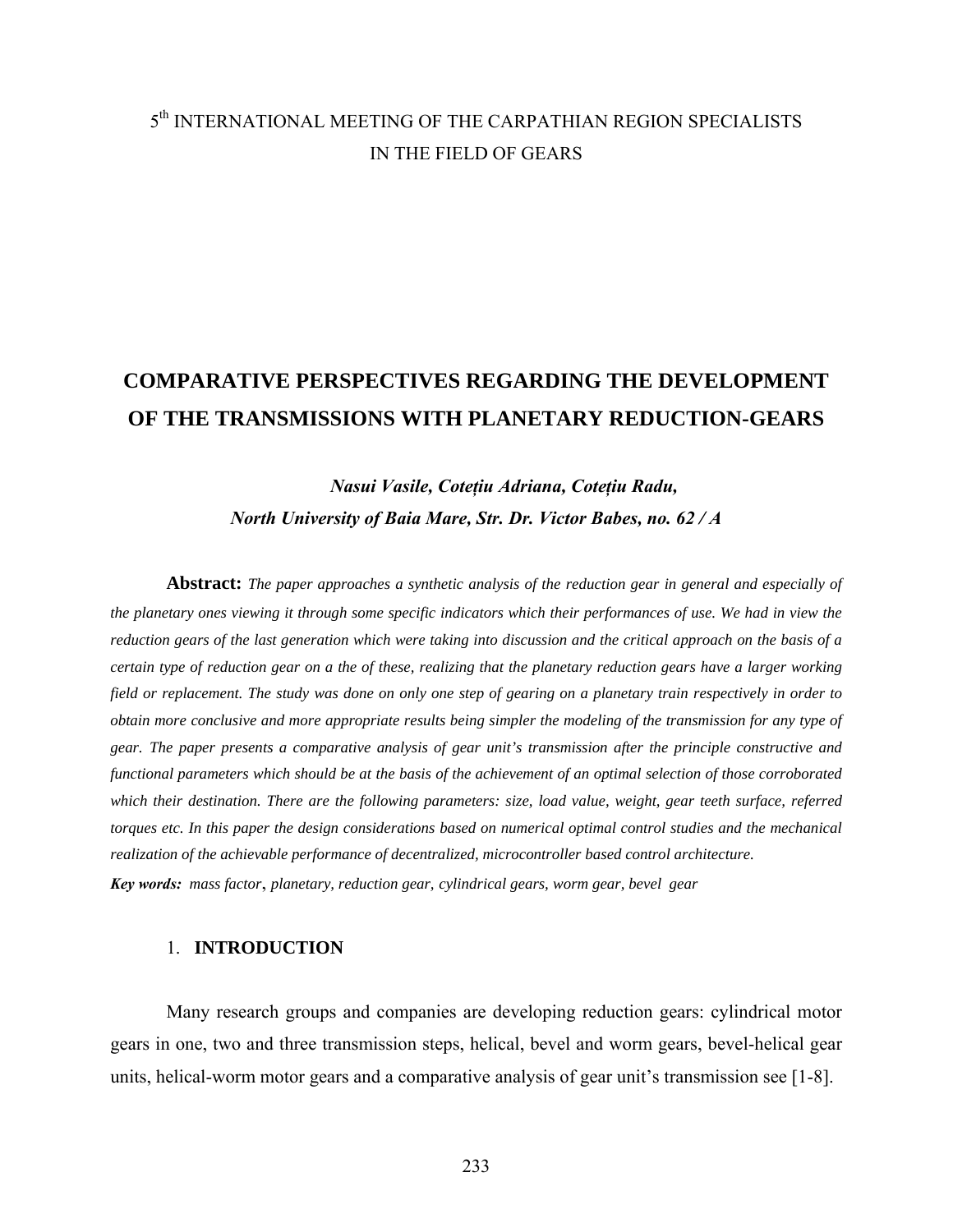The actual tendencies which are manifested in the construction of the transmission with dented wheels refer especially to the decrease of the mass and the weight, the increase of the efficiency, the decrease of the cost price, as well as the increase of the field of the best usage [5].

 The basic orientation in the construction of the gear unity's transmission is the optimal criterion associated with the reduction of the size and the weight, the most used solution in the branching of the pouter flow by using the field of gears, linked in parallel. The optimization of mechanical transmission the field of gears is the result of compromise taking into consideration the comparison of the two criteria, cinematic, energetic [6]. In this analysis and synthesis we take into account the main particularity of the field of gears transmission we know that the field of gears transmission have, if we compare them with the after capacity transmission, the largest range of used in the technical of constructing machines owing to the special possibilities that they offer In this context, the cylindrical gears of the planetary type are represented as a modern solution, which permits the achievement of these purposes. When choosing a transmission of dented wheels and working a gear there is a large variety of possibilities such as: reduction gears with cylindrical parallel gears, planetary reduction gears with one step, bevel gears, and worm gears. Each of these usually have certain limits of use resulted from the laws of gears technological possibilities, efficiency. Within this context, it is justified the initiation of a study regarding the comparative perspectives of use and the development of reduction gears in general and especially of the planetary ones [fig.1]. The way of analysis has as a basis the comparison of the main technical characteristics after a few criteria of performances using specific indicators such as the mass factor, the power and the moment of specific acting. Within the transmission of dented wheels, the reductions of planetary gears allow a series of technical and special economic advantages such as: a high report of transmission at low weight; a big couple of transmission at low turations; possibilities of usage within the automatic transmission.

 For the organization of this paper: section 2 describes the comparative analysis of performances and the practical realization of the performances is discussed in section 3.

#### **2. THE COMPARATIVE ANALYSIS OF PERFORMANCES**

 We know the limits of mechanic acting linked to the fact that they have got non linear characteristic very different from the ideal acting. Its approach is limited because of technical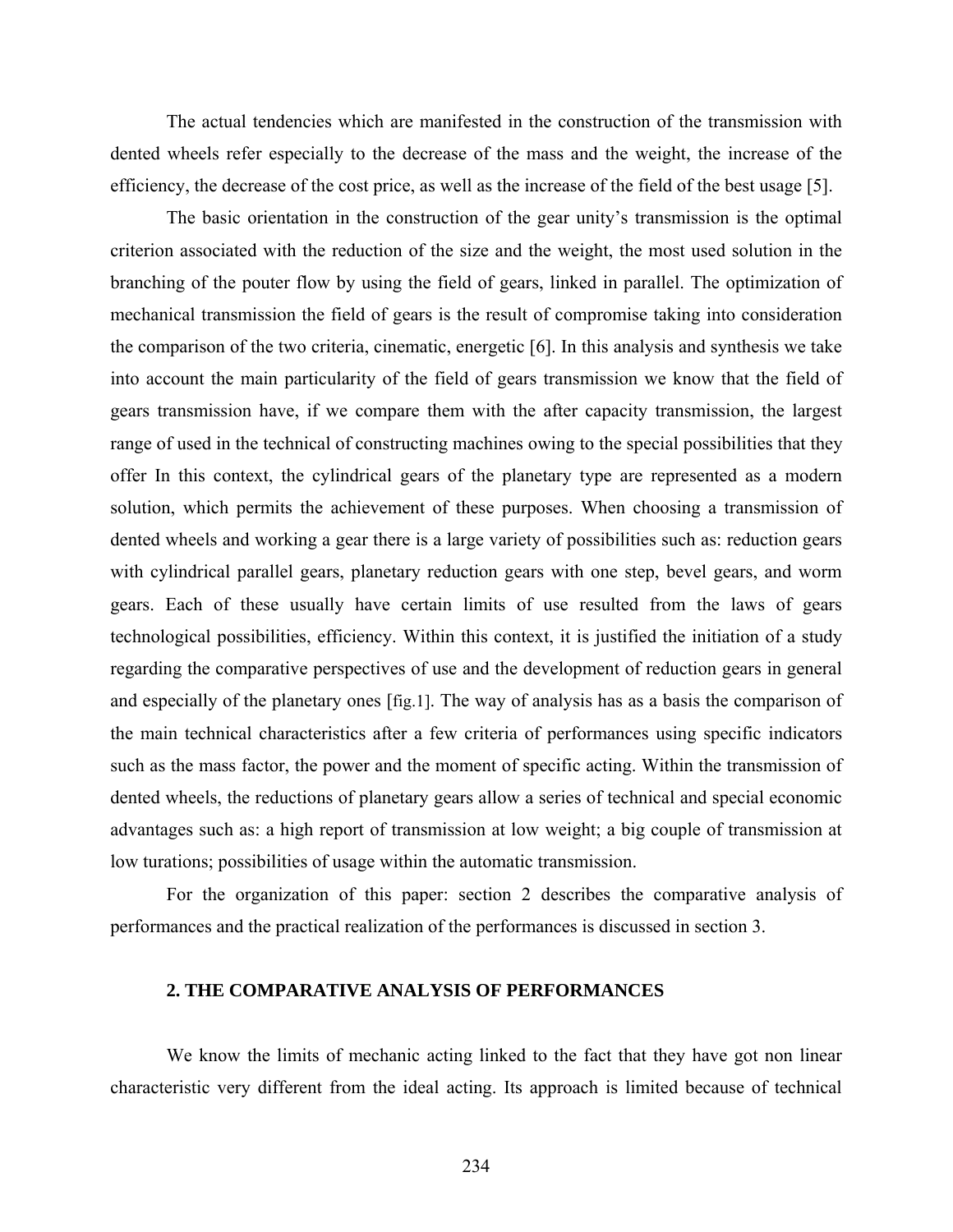reasons, economic and ergonomic. The more the complexity of the energy flow increases, the more complex and more expensive they become. They can't store structure energy only by expensive and non-economic means. On the basis of these facts, we can appreciate that in the future their use is limited at low and medium powers, which have a simple energetic flow and it is necessary the best award of the characteristic of the acting



Fig.1. Planetary train gear

engine with that of the trained the working body. All these make us reconsider the concept of these transmissions regarding the quality of the materials (especially for the gears and elastic elements) which should allow a mixture of the physical-mechanic characteristics of the composing elements in fields strictly checked.

 Following comparatively the parameters of first performance for the new domains of use of the technical progress we can draw useful conclusions for their acceptance. We can also make easier a performance design by dimensioning at the upper limited of loading and therefore the decrease of the factor of mass with the assurance of a competitive fiability.

 Owing to a large diversity of typo-dimensions of transmission of dented wheels for achievement of a comparative analysis we discussed the one step transmission and according to reports of common transmission. Taking into consideration the characteristics of each type transmission we followed the parameters: the power and the moment of transmission, the net weight and the appropriate weight for each transmission reports established on the basis of the study of restrictions was 4; 5; 6,14; 8,2; 10; 13, from where we deducted for possible transmission for the types of one-stage reduction gears [fig.1], cylindrical, bevel, planetary and worm gears. Performances of the motors so far are in line with theoretical considerations on the choice of a motor-gear-combination. The index of comparison was the weight factor defined as a report between the weights of the reduction gear on the transmitted power.

The specific indicators mass factor is determined by the relation 1,

$$
F_M = \frac{M}{P},\tag{1}
$$

where: M is mass mechanism, the weights of the reduction gear, kg;

P- nominal power transmitted, kW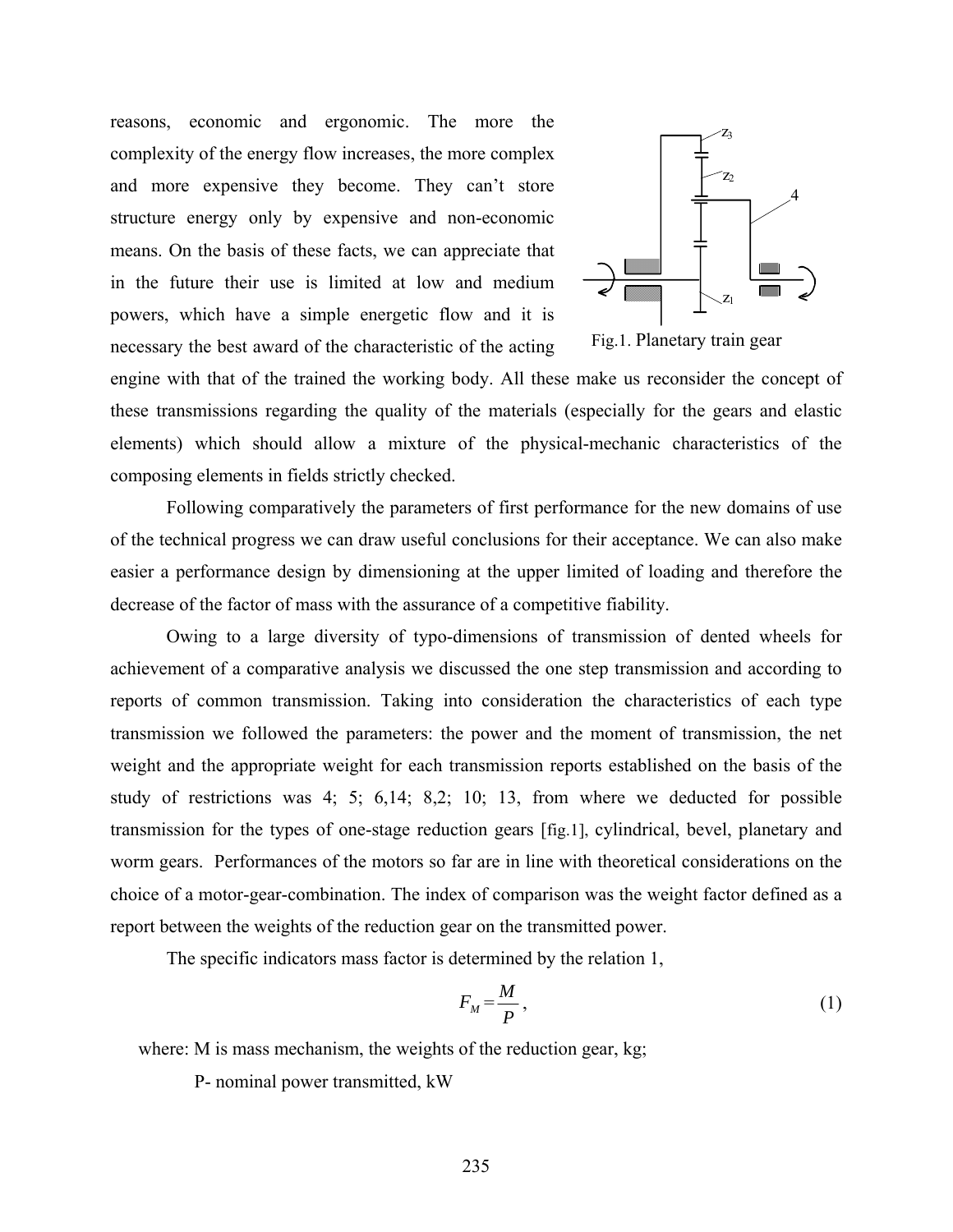| $\Gamma$ <sub>M</sub>   Kg/KW |                          |                          |                          |     |      |      |      |      | rapie r |          |                 |                                 |     |
|-------------------------------|--------------------------|--------------------------|--------------------------|-----|------|------|------|------|---------|----------|-----------------|---------------------------------|-----|
| Type                          | Gear size                |                          |                          |     |      |      |      |      |         |          |                 |                                 |     |
| gear                          | 31                       | 40                       | 50                       | 63  | 80   | 100  | 125  | 160  | 200     | 250      | 320             | 400                             | 500 |
| Cylindric                     | ۰                        | $\overline{\phantom{0}}$ | $\overline{\phantom{a}}$ | 9,5 |      | 8    | 8    | 6,5  | 5,6     | 5,3      | ◡               | ◠<br>2,6                        | 4,4 |
| Bevel                         | $\overline{\phantom{0}}$ | $\overline{\phantom{0}}$ | $\overline{\phantom{a}}$ | 21  | 20.5 | 20   | 18,5 | 16   | 12,5    | 8,9      |                 | ⇁<br>ت -                        | 20  |
| Worm                          | 13                       | 10                       |                          | 14  | 10,5 | 14,5 |      | 10,5 | 9,3     | ി<br>ن ک | $\bigcap$<br>IJ | $\overline{\phantom{a}}$<br>ن . | 20  |





Fig. 2. Specific indicators mass factor  $F_M$  for reduction gears

| Gear           | Gear reduction ratio - i |            |                |      |      |      |      |       |  |  |  |
|----------------|--------------------------|------------|----------------|------|------|------|------|-------|--|--|--|
| size           | m                        | Line teeth | $\overline{4}$ | 5    | 6,14 | 8    | 10   | 13    |  |  |  |
| 1              | 1                        | Oblige     | 0,34           | 0,34 | 0,30 | 0,43 | 0,54 | 0,80  |  |  |  |
|                |                          | Straight   | 0,90           | 0,82 | 0,76 | 0,70 | 0,69 | 0,90  |  |  |  |
| $\overline{2}$ | 1,25                     | Oblique    | 0,26           | 0,25 | 0,24 | 0,42 | 0,55 | 0,80  |  |  |  |
|                |                          | Straight   | 0,63           | 0,57 | 0,52 | 0,48 | 0,48 | 0,634 |  |  |  |
| 3              | 1,5                      | Oblique    | 0,41           | 0,39 | 0,46 | 0,47 | 0,60 | 0,88  |  |  |  |
|                |                          | Straight   | 0,60           | 0,53 | 0,50 | 0,47 | 0,46 | 0,60  |  |  |  |
| $\overline{4}$ | 1,75                     | Oblique    | 0,30           | 0,29 | 0,27 | 0,34 | 0,43 | 0,63  |  |  |  |
|                |                          | Straight   | 0,51           | 0,46 | 0,43 | 0,40 | 0,40 | 0,51  |  |  |  |
| 5              | 2,5                      | Oblique    | 0,25           | 0,24 | 0,23 | 0,30 | 0,40 | 0,57  |  |  |  |
|                |                          | Straight   | 0,47           | 0,43 | 0,40 | 0,37 | 0,36 | 0,47  |  |  |  |
| 6              | 3                        | Oblique    | 0,25           | 0,32 | 0,30 | 0,31 | 0,40 | 0,59  |  |  |  |
|                |                          | Straight   | 0,47           | 0,42 | 0,48 | 0,37 | 0,36 | 0,47  |  |  |  |
| 7              | 3,5                      | Oblique    | 0,30           | 0,28 | 0,27 | 0,26 | 0,26 | 0,38  |  |  |  |
|                |                          | Straight   | 0,30           | 0,28 | 0,26 | 0,24 | 0,24 | 0,30  |  |  |  |
| 8              | 4,5                      | Oblique    | 0,23           | 0,22 | 0,21 | 0,21 | 0,25 | 0,36  |  |  |  |
|                |                          | Straight   |                |      |      | 0,23 | 2,24 | 0,36  |  |  |  |
| 9              | 6                        | Oblique    |                | 0,23 | 0,29 | 0,27 | 0,31 | 0,40  |  |  |  |
|                |                          | Straight   |                |      |      |      | 0,21 | 0,25  |  |  |  |

FM [kg/kW] -Planetary gears *Table.2*

 Analyzed on the word plan, this index is situated according to the material and the treatment of the wheel from the gearing, respectively this measure: -for the reduction gear with superficial treatment teeth; -for the reduction gear of better steel;-for the reduction gear of nonironed material. The tendency is to deduct 10-20%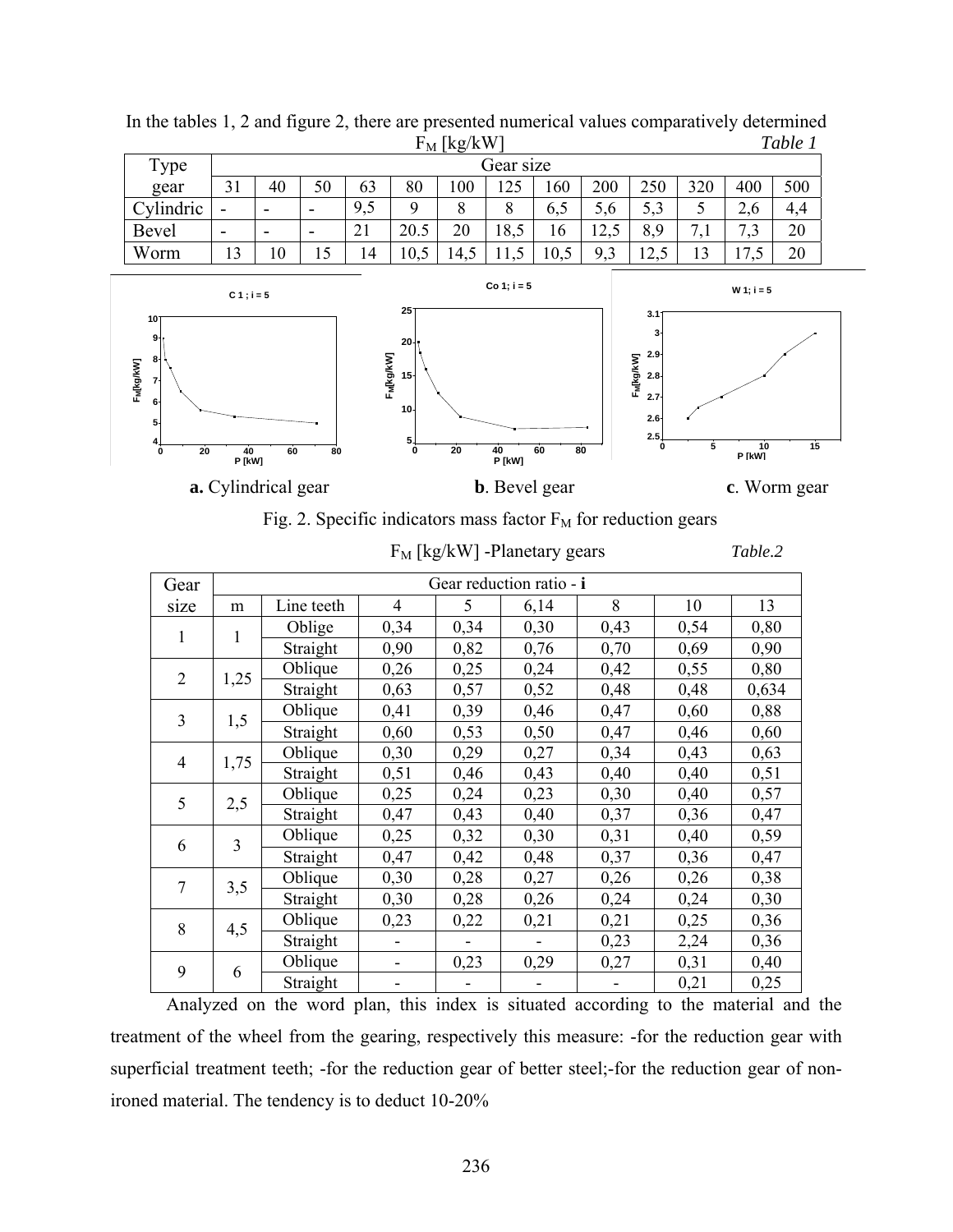### **3. THE MASS FACTOR FOR THE PLANETARY REDUCTION GEAR**

In a first step, the performance of the planetary reduction gears with straight and oblique teeth is investigated referring to the mass factor  $F_M$  is represented in figure 3. One important aspect is the maximally achievable sampling rate for the control loop.



Fig. 3. Specific indicators mass factor  $F_M$  for planetary reduction gears

 The planetary reduction gears with straight has the same weight the weigh factor is three times lower at the low transmission reports 4 and the high ones 13. The variation of the transmissions moment and of the power presented in the table 1 and figure 2 for the mechanic transmissions that are being analyzed showing the superiority of the planetary ones. The repartition of the weight factor for these transmissions category is represented in table 2. We also